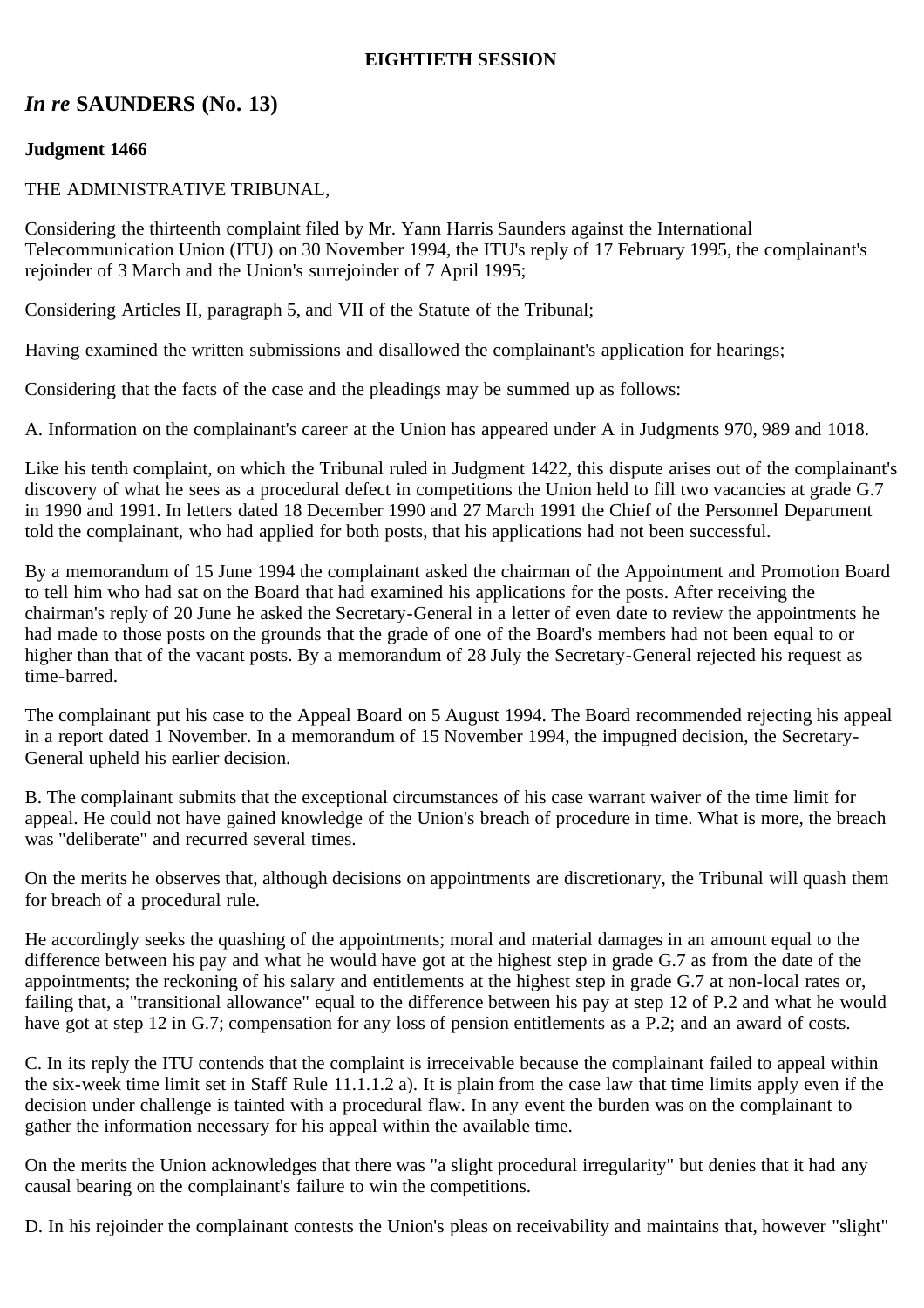the flaw, a decision that offends against the rules must be set aside. He presses his claims and asks the Tribunal to order the ITU to inform all the unsuccessful applicants for the two posts of the "procedural irregularity in the selection process which entitles them to appeal against the decision to reject their application and ... claim damages".

E. In its surrejoinder the Union presses its arguments in the reply, objecting to what it calls a display of "bad taste" in the rejoinder.

## CONSIDERATIONS:

1. The complainant applied for two vacant posts at grade G.7 which the ITU had advertised in October 1990 and January 1991. The Union informed him by letters of 18 December 1990 and 27 March 1991 that his applications had not been successful. He did not ask for review of either of those decisions within the time limit of six weeks set by Staff Rule 11.1.1.2 a).

2. As is recounted in Judgment 1422, under 1 and 2, he applied for another G.7 post on 23 April 1993. That application too having proved unsuccessful, he made an appeal on 30 November 1993 which went to the Appeal Board. In its report the Board upheld his contention that one of the members of the Appointment and Promotion Board had not, as Staff Regulation 4.9 e) required, held a post at a grade "at least equal" to that of the vacant post and that that Board had therefore been improperly constituted. On 21 July 1994 the Secretary-General accordingly reversed the appointment he had challenged and directed the Appointment and Promotion Board to proceed de novo. The complainant impugned that decision in his tenth complaint, which he filed on 10 August 1994. The Tribunal dismissed the complaint in Judgment 1422.

3. On 15 June 1994, while the proceedings in the tenth complaint were still pending, the complainant addressed an inquiry to the chairman of the Appointment and Promotion Board about the composition of the Board that had considered his two applications of October 1990 and January 1991 for G.7 posts. He discovered from the chairman's reply of 20 June 1994 that the Board had been improperly constituted, for the same reason, on those occasions as well. He thereupon sent the Secretary-General the very same day a request for review of the decisions of 18 December 1990 and 27 March 1991 rejecting those applications. In his reply of 28 July 1994 the Secretary-General rejected his request on the grounds that he had failed to observe the time limit of six weeks in Rule 11.1.1.2 a) and it was therefore time-barred. On 5 August 1994 he appealed to the Appeal Board. In its report of 1 November 1994 that Board too held that his appeal was time-barred and recommended rejection. By a memorandum of 15 November 1994, the decision impugned, the Secretary-General accordingly rejected his appeal.

4. The material issue is whether, as the complainant contends, the time limit of six weeks in Rule 11.1.1.2 a) is to be reckoned, not from the dates of notification of the decisions of 18 December 1990 and 27 March 1991, but from 20 June 1994, the date at which he discovered the defects in the membership of the Board.

5. Precedent has it that a time limit is a matter of objective fact and begins to run when a decision is notified. If that were not so, whatever considerations of equity there might be, there could be no certainty in legal relations between the parties, and such certainty is the whole purpose of time limits: see Judgments 752 (in re Goldschmidt) and 955 (in re Pineau), both under 4, and 603 (in re Grant), under 3. The only exceptions that the Tribunal has allowed are where the complainant has been prevented by vis major from learning of the decision (see Judgment 21: in re Bernstein) and where the defendant has misled him or withheld some document from him in breach of good faith (see Judgment 752).

6. It is therefore immaterial that the complainant discovered too late new facts that, in his submission, showed the decisions of 1990 and 1991 to have been unlawful.

7. The complainant seeks to get round the difficulty by accusing the Union of bad faith. His argument is that it has repeatedly violated the same Staff Regulation, 4.9 e), and must therefore be presumed to have committed the same error deliberately. The defendant admits in its reply that an error was made in the procedure of selection for the posts in question, but says that it was due to a mere oversight: one Board member did hold a post at a grade lower than that of the vacant posts, but had been put on a G.7 post and so had been granted the special post allowance at that grade; and everyone concerned had lost sight of the fact that she did not herself have the required grade.

8. The Tribunal sees no reason to question the Union's explanation and is satisfied on the evidence that the Union